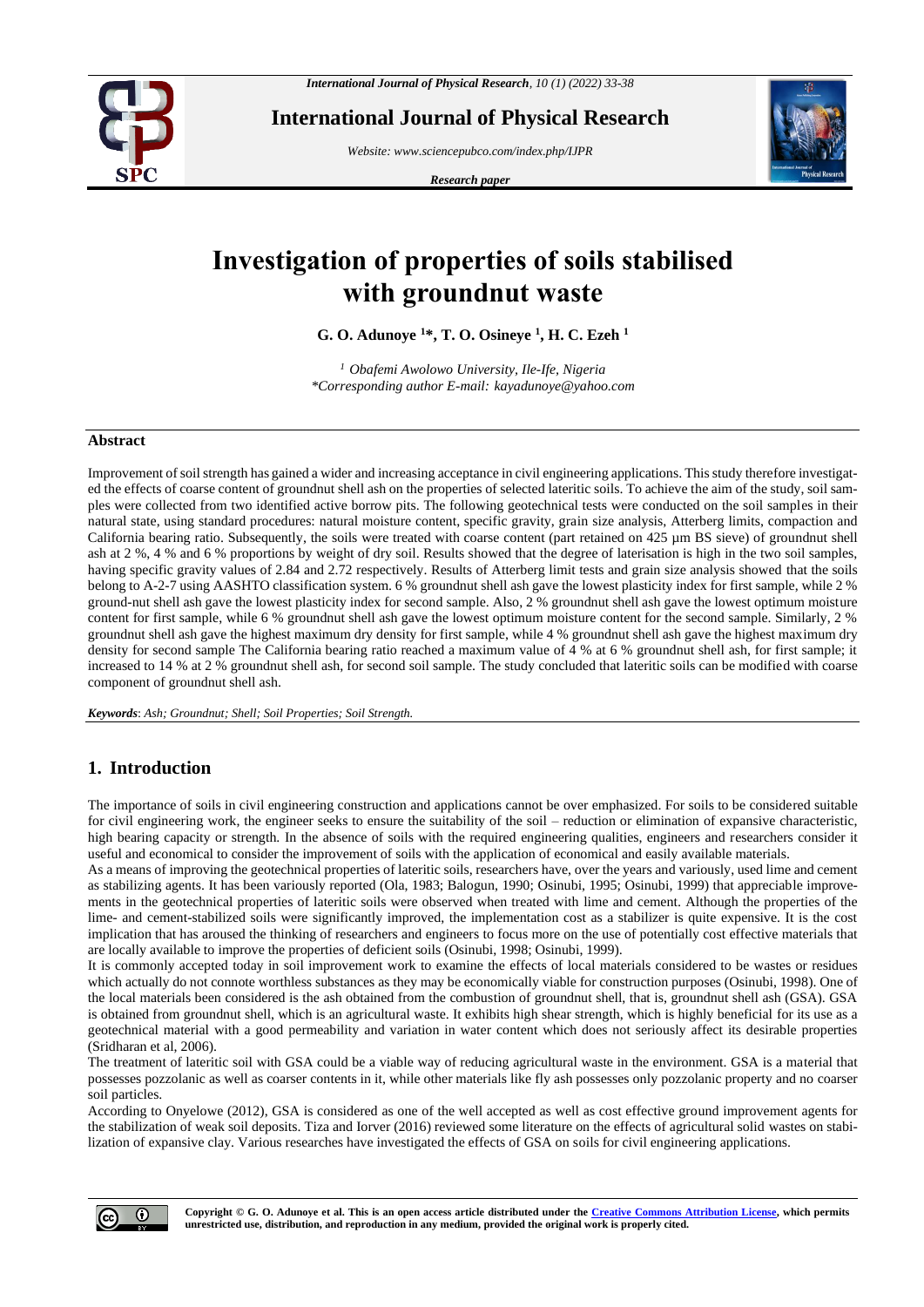Sridharan et al (2006), conducted studies on the effect of GSA on the geotechnical properties of soil used in highway construction and concluded that the California bearing ratio (CBR) value steadily increased with increase in percentage of GSA and the improvement in CBR value could be as a result of the significant improvement in angle of shearing resistance.

Oriola and Moses (2010) studied GSA stabilization of black cotton soil. From the observations of the 7, 14 and 28 days unconfined compressive strength (UCS) of cured specimens, they found that GSA showed progressive strength development with longer curing periods.

George and Karibo (2014) stabilized Nigerian deltaic clay (chikoko) using GSA. They found that this soil, in its natural state, is characterized by low undrained shear strength, high Atterberg limits and natural water contents. It was observed that addition of GSA to the soil led to an increase in its UCS and CBR, with optimum at 3 % and 5 % GSA respectively.

Adetoro and Dada (2015) studied the potentials of GSA for stabilization of soil in Ekiti state, Nigeria. The soil sample was treated with GSA in 2 % to 10 % by weight of soil. Though the authors observed an improvement in soil properties, they recommended that GSA should be combined with other additive like cement for the formation of secondary cementitious compounds, which will be produced from the cement hydration.

Gajera and Thanki (2015) also did stabilization analysis of black cotton soil by using GSA. They observed that 10 % GSA content reduced the swelling potential and increased the strength of the soil.

Krisha and Shekun (2015) studied soil stabilization with the use of GSA and Waste Fibber Material (WFM) - polypropylene fibre. The soil was first stabilized with GSA at varying proportions of 3 %, 6 % and 9 %; and also with 0.05 %, 0.1 % and 0.15 % polypropylene fibre. It was observed that soil cohesion, angle of internal friction and UCS increased with increase in GSA content. The UCS also increased with increase in polypropylene fibre. The authors concluded that GSA and polypropylene fibre reinforcement can be considered as a good ground improvement technique.

Iorver et al (2016) investigated the effects of lime and GSA on some geotechnical properties of Makurdi shale. After conducting preliminary and strength tests on natural shale as well as shale treated with combined range of  $2 - 10$  % lime and  $4 - 20$  % GSA, the authors observed that there was an improvement in soil strength with the use of lime – GSA combination more than when the stabilizers were applied singly. They concluded that shale can be stabilized with lime + GSA for civil engineering applications.

Rashmi et al (2016) investigated the effects of GSA on expansive soil. They found that addition of GSA led to the soil improvement with reduction in plasticity index, increase in dry density (which translates to improvement in the bearing capacity of clayey soil).

Sadeeq et al (2017) investigated the effects of GSA on selected lateritic soil from Shika, Zaria. They treated the soil with GSA blend in stepped concentration of 3 %, 6 %, and 9 % by dry weight of soil. They reported improvement in the soil at 3 % GSA treatment. The authors concluded that the lateritic soil can be modified with GSA for road construction works.

Abdu et al (2017) studied the compaction behaviour of lateritic soils stabilized with blends of GSA and Metakaolin (MK). The soil was stabilized with increment of 2-10 % GSA and 5-25 % MK by weight of the dry soil. They observed that, with increase in GSA and MK contents in the mix proportions, there was a decrease in plasticity index, liquid limit, plastic limit, and water absorption; an increase in maximum dry density (MDD) and CBR. Karthika and Muthukumar (2018) investigated the use of GSA as a stabilizing agent for black cotton soil. They observed that an optimum value of 6 % GSA yielded the best improvement in the properties and strength of the soil.

Venkatraman et al (2018) studied the effect of GSA on index properties of clay soil. They used various proportions (5 %, 10 %, and 15 %) of GSA to stabilize locally available highly compressible clay soil. They concluded that addition of GSA led to improvement in the properties and load-bearing capacity of the soil. Ramesh et al (2019) used GSA to stabilize black cotton soil of Anantapur district region. They reported that, with the addition of 2 % GSA, significant improvement was observed in liquid limit, plastic limit, UCS, compaction, permeability and CBR of the soil.

Ajala et al (2020) studied the effects of GSA on strength characteristics of soil. The authors treated the selected soil samples with GSA content passing 450 µm British Standard (BS) sieve size. The proportions of GSA used were 2 %, 4 % and 6 % by weight of dry soil. They observed that addition of GSA led to an improvement in the properties and strength of the soils. Optimum value of GSA was obtained at 2 % and 4 % for each of the tested samples, respectively. They concluded that GSA could be used to significantly improve he strength of lateritic soil.

There have been several cases of failure in road pavement and foundation of civil engineering structures. Among other reasons, this situation is attributable to non-usage of soils with adequate engineering strength. The improvement of the engineering strength of soil has therefore become necessary. Available literature shows that previous attempts at stabilizing soils with GSA have either employed the whole content (both fine and coarse) of GSA or only its fine content. This study therefore undertook to investigate the effects of the coarse component of GSA on selected lateritic soils.

The aim of the study was to study the effects of GSA on the properties and strength of lateritic soils. The specific objectives were to: (i) characterize selected soil samples; (ii) determine the geotechnical properties of the soils stabilized with GSA; and (iii) evaluate the effect of GSA on the selected soil samples.

## **2. Materials and methods**

#### **2.1. Materials and equipment**

The main materials used for this study were lateritic soil samples and groundnut shells. The soil samples were obtained from two existing borrow pits, one located beside Ipetu market, Ipetumodu, Ife North Local Government Area, Osun state; and the other located along Ede road, Moro, Osun state. The groundnut shells were obtained in bulk from waste disposed at Akinola Market, a local market in Ipetumodu Osun state; Shaki – in the Northern part of Oyo State, Southwest Nigeria; and in Obafemi Awolowo University.

The following equipment and apparatus were used for the laboratory analyses: set of British Standard sieves; Mechanical sieve shaker; Chemical weighing balance; Sensitive balance. Drying oven; CBR machine; Cassagrande apparatus for Atterberg limit test; Standard Proctor mould for compaction.

#### **2.2. Soil sampling and preparation**

The method of soil sampling adopted was disturbed sampling. Soil samples were collected at a depth of about 0.5-1.0 m. The samples were collected inside polythene bags and immediately taken to the Geotechnical Laboratory in the Department of Civil Engineering, Obafemi Awolowo University, Ile-Ife, for laboratory analyses.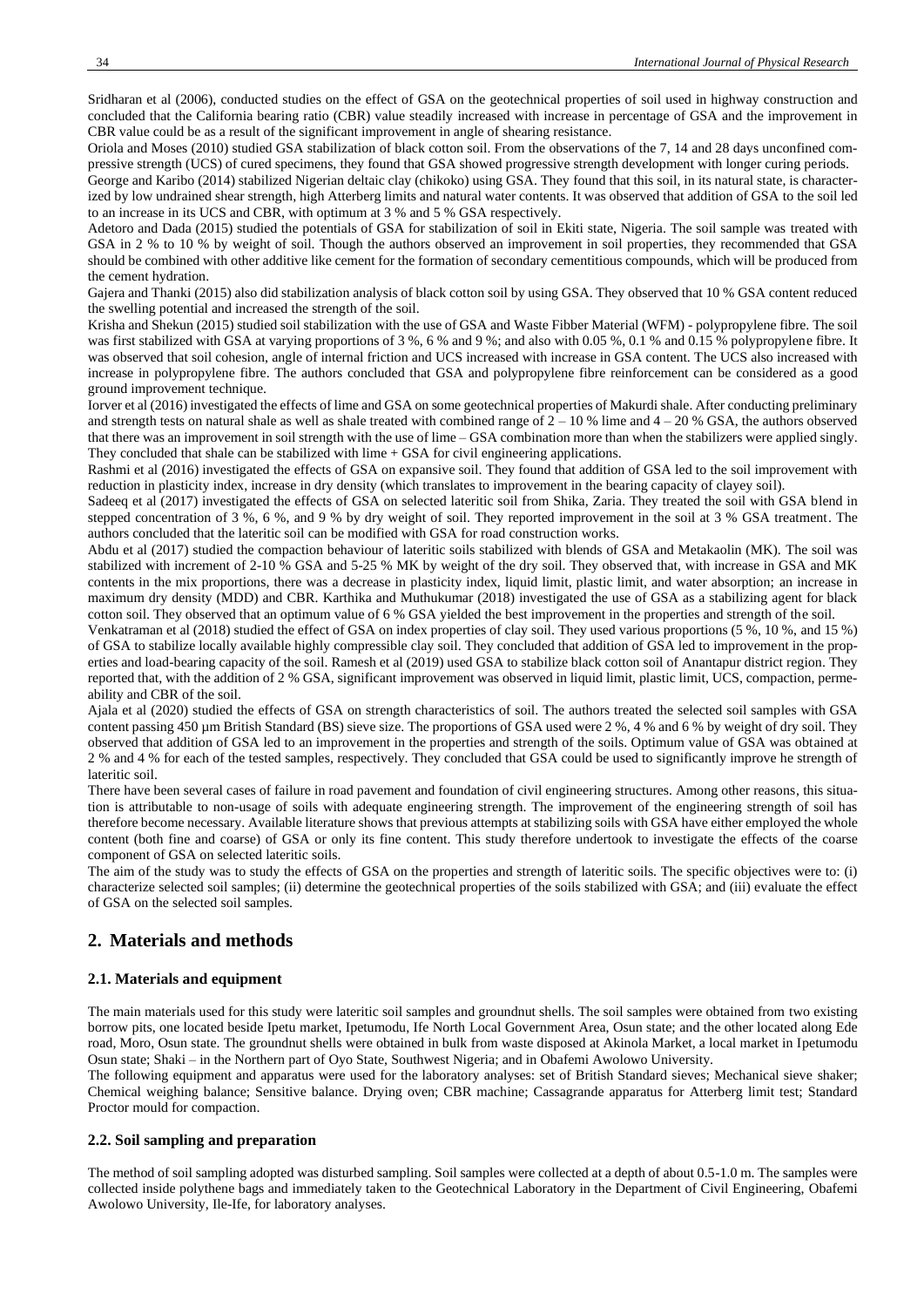#### **2.3. Preparation of groundnut shell ash**

The obtained groundnut shells were thoroughly washed with clean water to free it of any dirt or contaminant. They were then air-dried for about 72 hours. The groundnut shell ash (GSA) was then produced by burning the clean dry groundnut shells in the furnace at the Department of Materials Science and Engineering, Obafemi Awolowo University Ile-Ife, Nigeria. The quantity retained on 425  $\mu$ m BS sieve was taken, stored in a tight polythene bag, to avoid any form of hydration, and kept for subsequent treatment of the earlier prepared soil samples.

#### **2.4. Geotechnical tests on soil samples**

The following geotechnical tests were conducted on soil samples in their natural state: natural moisture content determination, particle size analysis, specific gravity, Atterberg limits, compaction, and California bearing ratio (CBR). All the tests were conducted following standard procedures as outline in BS 1377 (1990).

#### **2.5. Preparation and remoulding of soils with GSA**

New soil samples were prepared by adding the GSA to the natural soil samples in varying proportions: 2 %, 4 % and 6 % GSA, by weight of the soils.

#### **2.6. Determination and evaluation of properties of treated soil samples**

The soils treated with the varying proportions of GSA were subsequently subjected to laboratory tests to determine, and thus evaluate the effects of GSA on the properties of the soils.

### **3. Results and discussion**

#### **3.1. Properties of soil samples in their natural state**

Table 1 presents the results of tests on the soils in their natural state. As for the natural moisture content values, the void ratio of the soils is the predominant factor that affects the moisture content. The higher the void ratio of a soil, the higher its moisture content, which means that the lower the moisture content the better the soil (Jackson and Ravindra, 2002). The results (see Table 1) therefore shows that sample B (with higher moisture content) has a higher void ratio than sample A.

| Property                                         | Sample A | Sample B |
|--------------------------------------------------|----------|----------|
| Natural moisture content (%)                     | 15.26    | 27.99    |
| Specific gravity                                 | 2.84     | 2.72     |
| Liquid limit $(\%)$                              | 51.66    | 54.07    |
| Plastic limit (%)                                | 37.6     | 17.69    |
| Plasticity index (%)                             | 14.06    | 36.38    |
| Percentage passing sieve No. 200 (fines content) | 0.14     | 0.56     |
| Percentage passing sieve No. 40                  | 12.98    | 30.26    |
| <b>AASHTO</b> Classification                     | $A-2-7$  | $A-2-7$  |
| Optimum moisture content (%)                     | 29.34    | 18.15    |
| Maximum dry density $(kg/m3)$                    | 1430.4   | 1355.5   |
| California Bearing Ratio (%)                     | 6        | C        |

According to Lamber and Whiteman (1971), the specific gravity of most lateritic soil falls within the range of 2.65 - 2.85. The specific gravity of the solids making up a given soil sample is useful mainly for deriving other needed properties of the soil (Gidigasu, 1971). The high specific gravity values for lateritic soils are generally associated with the gravel fraction in which the iron oxides tend to be concentrated. The specific gravity values (see Table 1) of the soil samples gave an indication that the degree of laterization is quite high in the soils.

A soil is said to be clayey if fine fractions (fractions passing sieve number 40) have a plasticity index greater than or equal to 11 (Das, 2006). Results of particle size analysis (Table 1) show that the two soil samples are clayey, since they have plasticity index values greater than 11 %. Also, Wahab (1997) indicated that any lateritic soil having a liquid limit in excess of 30 % and plasticity index above 12 should be rated poor for use under bituminous surfacing. However, Federal Ministry of Works and Housing (1997) specified a maximum liquid limit of 40 % and a maximum plasticity index of 10 % for a highway subgrade material. The results of Atterberg limits tests and sieve analysis (see Table 1) also resulted in classification (according to AASHTO system) of the soil samples. The two soils belong to A-2-7 class.

Federal Ministry of Works and Housing (1997) states that lateritic soils with CBR values of 15 % could only be used as fill material. The results of the engineering tests (compaction and CBR) as shown in Table 1 therefore indicate that the two soil samples, in their natural state, are only good as fill materials.

#### **3.2. Effect of GSA on the properties of soil**

Figs 1 to 3 present the variations of Atterberg limits (liquid limit - LL, plastic limit – PL, and plasticity index - PI) values with varying compositions of GSA.

For Sample A, the highest value of LL (51.87 %) was obtained at 0 % GSA content (see Fig. 1); that is, GSA does not seem to increase the LL of the soil. However, GSA led to an increase in the PL, with the optimum value (61.15 %) at 2 % GSA content (Fig. 2). Also, after the initial increase at 2 % GSA content, the value of PI generally reduced with the addition of GSA to the soil (see Fig. 3).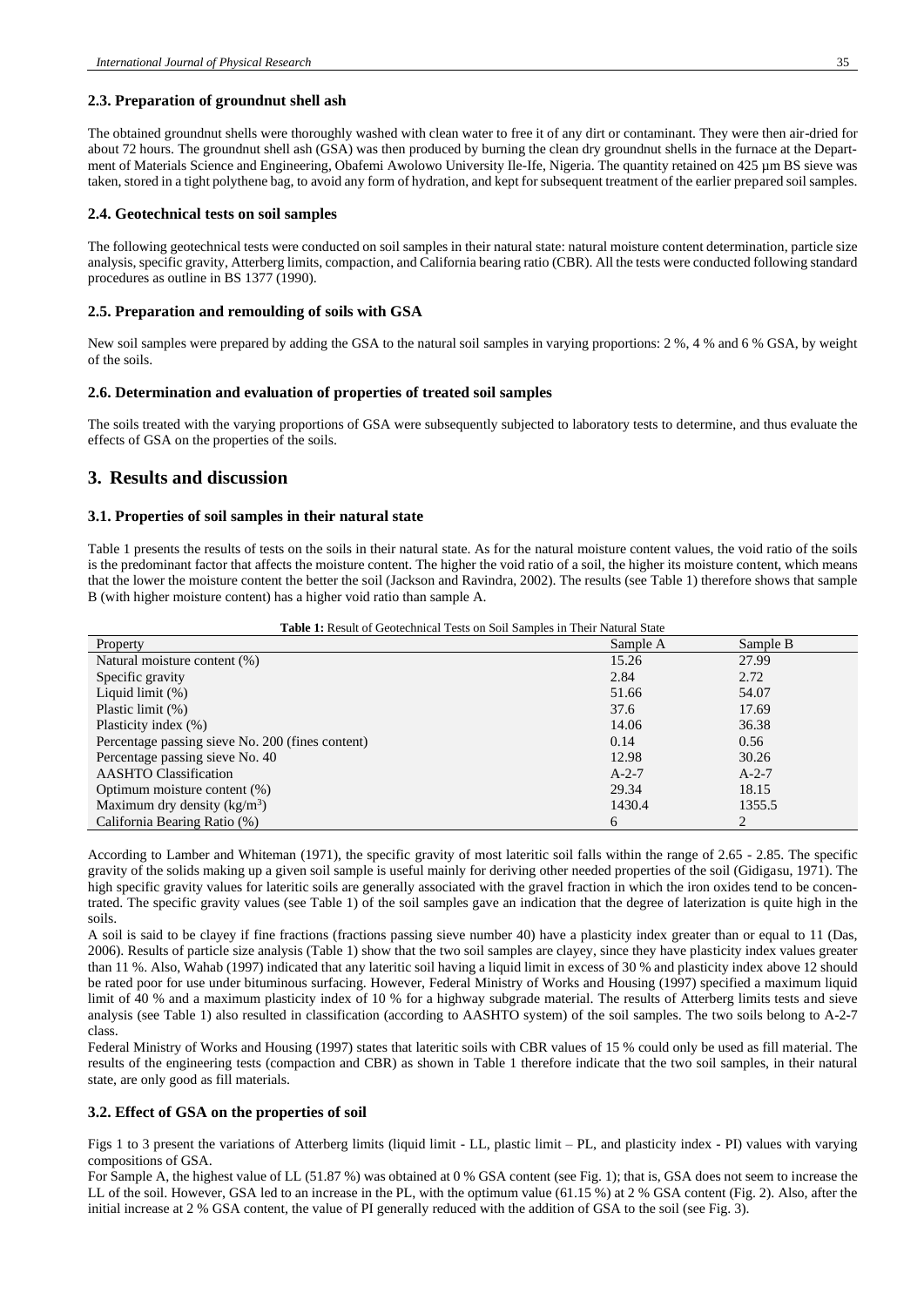For Sample B, the values of LL fluctuated with the addition of varying proportions of GSA, with the highest value obtained at 6 % GSA (see Fig. 1). The same scenario repeated itself for PL, with the highest value obtained at 6 % GSA content (see Fig. 2). However, the lowest value of PI (9.04 %) was obtained at 2 % GSA content (see Fig. 3), just as it was the case for sample A). Since a reduction in plasticity index of soils gives an indication of improvement in its quality, it is obvious that 2 % GSA content improves the properties of the soils, in terms of the Atterberg limits.





**Fig. 3:** Variation of Plasticity Index with GSA.

Figs 4 and 5 show the variation of OMC and MDD with GSA, respectively. As observed, the minimum value of OMC (indicating improvement in soil engineering properties) was obtained at 2 % GSA content, for sample A; and at 6 % GSA content, for sample B. Also, the highest values of MDD (indicating improvement in soil engineering properties) were observed at 2 % GSA content, for sample A; and 4 % GSA content, for sample B. It is therefore obvious that, on a general note, 2 % to 6 % GSA content yields improvement in the compaction characteristics of the soil samples.



**Fig. 4:** Variation of OMC with GSA.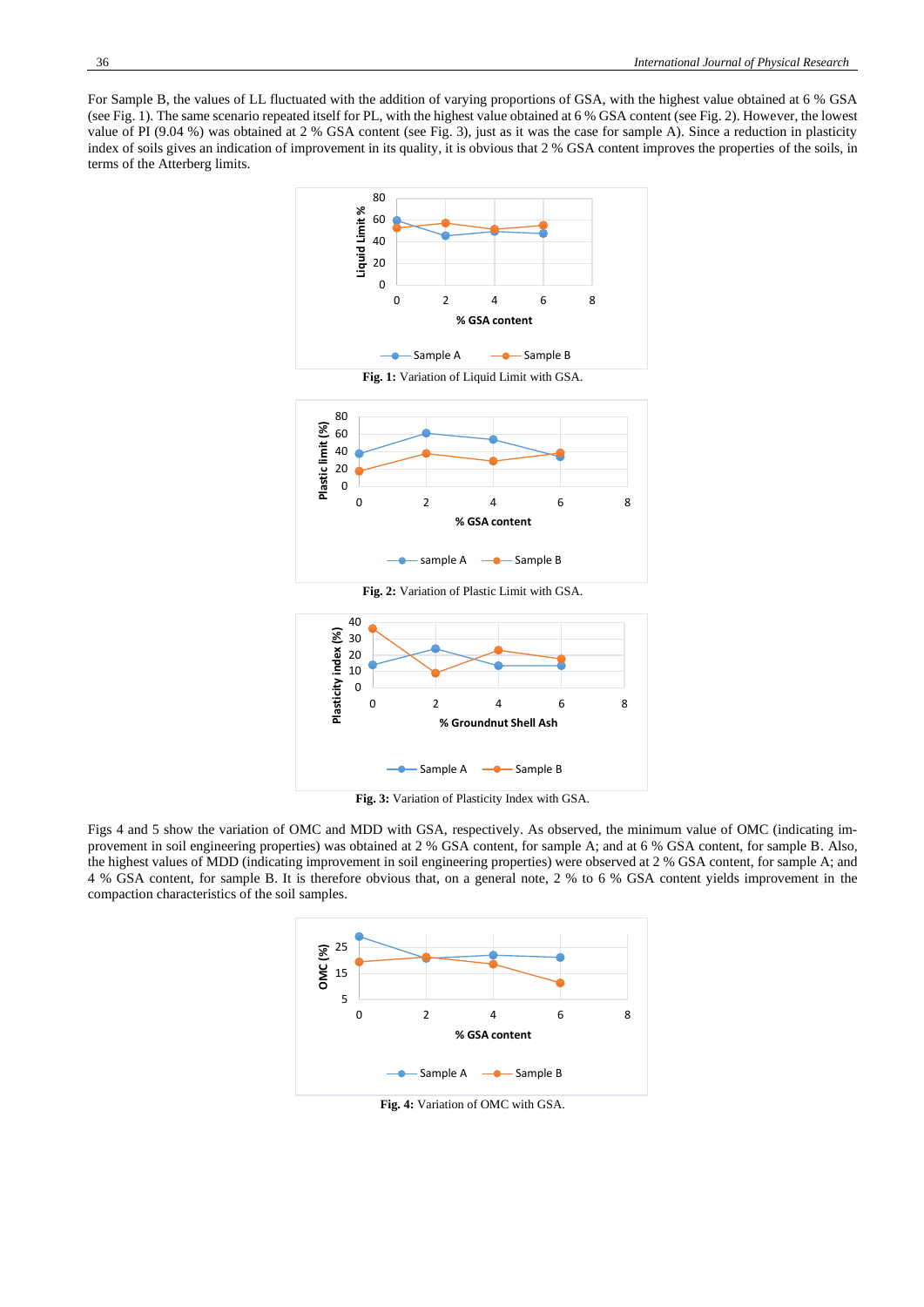

**Fig. 5:** Variation of MDD with GSA.

Fig. 6 presents the variation of CBR with varying GSA compositions with the soil. At 4 % GSA content, Sample A attained a maximum CBR of 4 %, while Sample B attained a maximum CBR of 15 %. It is seen that the addition of GSA improved the CBR values of the soils at 4 % optimum value for both samples, with significant improvement or increase noticed in Sample B. The implication it that the stabilisation of these soils with GSA is advantageous only up to 4 % content of the stabiliser.

For both samples, the increment in the CBR value from 0 % up to 4 % GSA content could be attributed to gradual formation of cementitious compound between the GSA and Calcium Hydroxide (Ca(OH)2) present in the soil. For sample A, the gradual decrease in the CBR value after 4 % GSA content could be due to excess GSA that were not mobilised in the reaction, which consequently occupied spaces within the soil sample. Since an increase in CBR is an indication of soil improvement (Craig, 2004), it could be said that addition of GSA to the soils led to their improvement, with 4 % optimum GSA content. The improvement could be attributed to the pozzolanic reaction that improved the strength in properties.



**Fig. 6:** Variation of CBR with GSA.

## **4. Conclusion**

The effects of coarse content of groundnut shell ash on properties and strength of selected lateritic soils had been studied. In their natural state, the soils were found to belong to A-2-7; they possess high plasticity; hence, they are expansive with high cohesiveness. It was found that addition of GSA generally improved the quality of the soils by reducing the plasticity index and OMC; and increasing the MDD and CBR at some optimum values of GSA. It is concluded that GSA retained on 425  $\mu$ m BS sieve could be used to improve the properties and strength of lateritic soils.

#### **Acknowledgement**

The authors wish to acknowledge and thank Mr. T. Y. Olasupo (of the Geotechnical Engineering Laboratory, Department of Civil Engineering, Obafemi Awolowo University, Ile-Ife) and all technical staff of the Materials Laboratory, Department of Materials Science and Engineering, Obafemi Awolowo University, Ile-Ife. Their efforts and assistance during the different laboratory works are highly appreciated.

#### **References**

- [1] Abdu AA, Kundiri AM & Yero SA (2017), Compaction behaviour of lateritic soils stabilized with blends of groundnut shell ash and Metakaolin. *Journal of Environment and Earth Science* 7(10): 28-39.
- [2] Adetoro AE & Dada OM (2015), Potentials of groundnut shell ash for stabilisation of Ekiti state soil, *Nigeria. Journal of Multidisciplinary Engineering Science and Technology* 2(8): 2301-2304.
- [3] Ajala MO, Akinyede KJ, Adunoye GO & Akintola IJ (2020), A study on the effects of groundnut shell ash on strength characteristics of soil. *International Journal of Advanced Geosciences* 8(1): 41-46.
- [4] Balogun LA (1990); Foundation investigation and design techniques for constructions on lateritic soils. *The Nigerian Engineer* 20(2): 34-41.
- [5] BS 1377 (1990), *Methods of Testing Soil for Civil Engineering Purposes*. British Standards Institute, London.
- [6] Craig RF (2004), *Soil Mechanics* 2nd ed., Monstrand Reinhold Company Ltd, London.
- [7] Das MB (2006), *Principles of Geotechnical Engineering* 7th ed. Cenghage Learning, United States of America.
- [8] Federal Ministry of Works and Housing (1997), *Regulations on Road Building and Maintenance*.
- [9] Gajera NV & Thanki KR (2015), Stabilization analysis of black cotton soil by using groundnut shell ash. *International Journal for Innovative Research in Science and Technology* 2(1): 158-162.
- [10] George RO & Karibo P (2014), Stabilization of Nigerian Deltaic clay (Chikoko) with groundnut shell ash. *International Journal of Engineering and Technology Research* 2(6): 1-11.
- [11] Gidigasu MD (1971), The importance of soil genesis in the engineering classification of Ghana soils. *Journal of Engineering Geology* 1(5): 117-161. [https://doi.org/10.1016/0013-7952\(71\)90015-9.](https://doi.org/10.1016/0013-7952(71)90015-9)